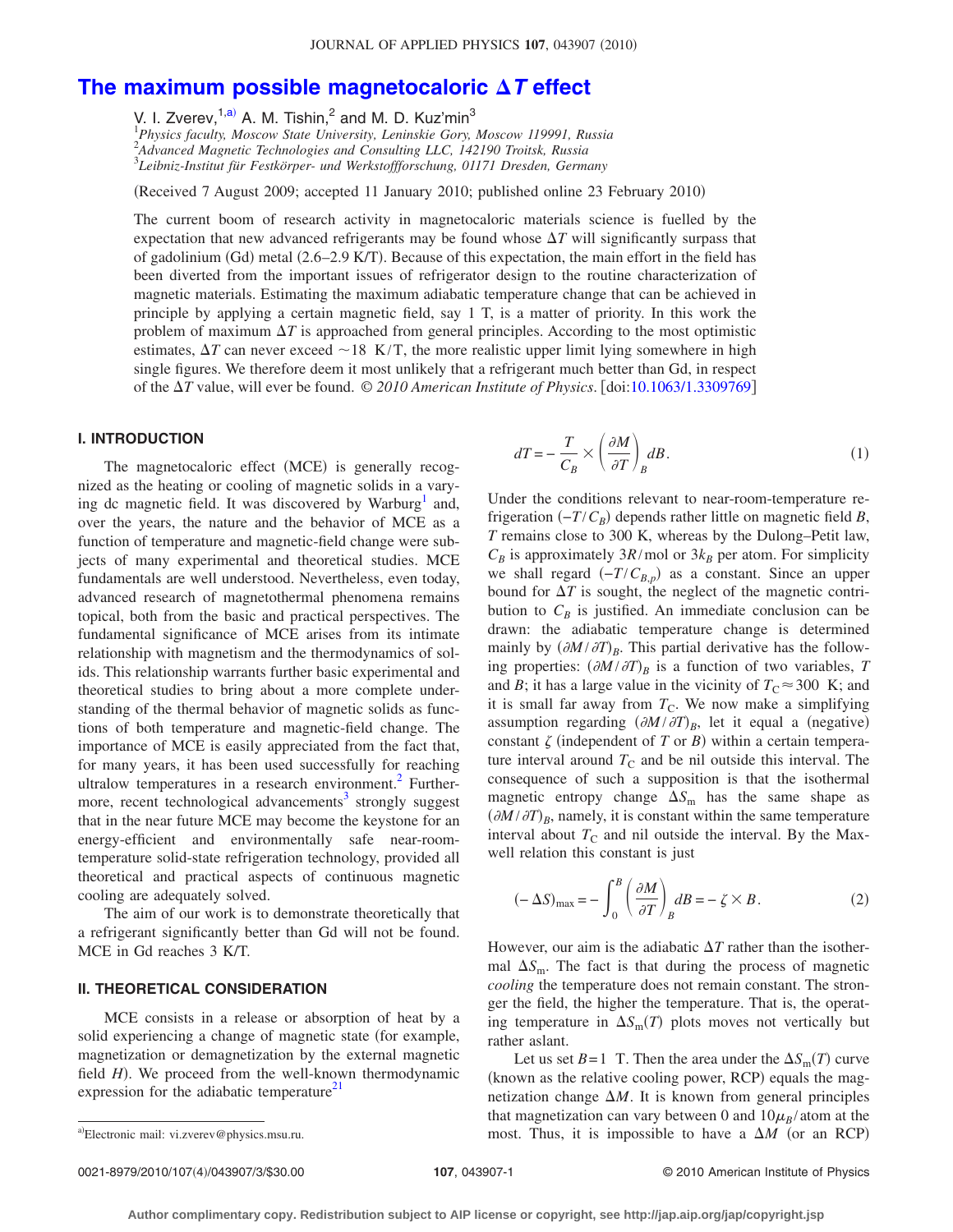greater than  $10\mu_B/\text{atom}$ . Since the area under the  $\Delta S_m(T)$ curve is limited, it is essential for the curve to be shaped so that the RCP is not wasted. There are two obvious extreme cases.

(1) A broad but low peak in  $\Delta S_m(T)$ . It is possible to arrange things so that the operating temperature never leaves the temperature interval where  $(\partial M / \partial T)_B = \zeta = \text{const} \neq 0$ . Then, by Eqs.  $(1)$  $(1)$  $(1)$  and  $(2)$  $(2)$  $(2)$ ,

$$
\Delta T = -\left(\frac{T}{C_B}\right) \times \zeta \times B = -\left(\frac{T}{C_B}\right) \times \Delta S_{\text{max}}.\tag{3}
$$

That is, up to a constant factor the value of  $\Delta T$  is determined by the height of the  $\Delta S_{\text{m}}$  peak, which in this particular case is rather low. $4-8$ 

(2) A high but narrow peak in  $\Delta S_m(T)$ . Let the starting temperature point lie within the interval where  $(\partial M / \partial T)_B$  $\equiv \zeta$ . As the applied magnetic field varies, the temperature moves rapidly toward the edge of the interval. There  $(\partial M / \partial T)_B$  vanishes and, by Eq. ([1](#page-0-0)), no further temperature change can occur. The maximum possible  $\Delta T$  is thus equal to the width of the  $\Delta S<sub>m</sub>$  peak. Therefore, materials with narrow  $\Delta S_{\text{m}}$  peaks cannot be good refrigerants. Many such examples are known. $9-12$  $9-12$ 

The optimum performance<sup>13–[18](#page-2-2)</sup> is achieved when the peak's aspect ratio satisfies the following condition:

$$
\frac{\text{(width)}}{\text{(height)}} = \frac{T}{C_B} \tag{4}
$$

or

$$
(\text{width})^2 = \frac{T}{C_B} \times (\text{RCP}),\tag{5}
$$

where (width)= $\Delta T_{\text{max}}$ . Hence

$$
\Delta T_{\text{max}} = \sqrt{\frac{T}{C_B} \times (\text{RCP})}.
$$
\n(6)

<span id="page-1-7"></span>Assuming for definiteness that  $B=1$  T, we finally get

$$
\Delta T_{\text{max}} = \sqrt{T \times \frac{\Delta M}{C_B} \times (1 \text{ T})},\tag{7}
$$

where  $T \approx 300$  K.

Since it is known that no elemental solid can compete with Gd metal, it is sensible to consider a hypothetical binary compound. Let its molecule consist of two atoms, one of them endowed with a maximum possible magnetic moment,  $10\mu$ <sub>B</sub> (Ho), the other one nonmagnetic. Thus,  $\Delta M$  $= 10\mu_B$ /molecule. By the Dulong–Petit law,  $C_B$  $= 6k_B$ /molecule. (More complex structures are hardly advantageous since they have higher  $C_B$ .) Taking into account that *T*≈300 K,  $\mu_B$ =9.27×10<sup>-24</sup> J/T, and  $k_B$ =1.38  $\times 10^{-23}$  J/K from Eq. ([7](#page-1-7)) one can obtain

$$
\Delta T_{\text{max}} \approx 18 \text{ K},\tag{8}
$$

This result should be regarded as a strong inequality,

$$
\Delta T \ll 18 \text{ K.} \tag{9}
$$

Any deviation from the assumptions made (nonoptimal  $\Delta S_{\text{m}}$ peak aspect ratio, dilution with nonmagnetic atoms, using 3*d* elements instead of rare earths, taking account of the magnetic contribution to  $C_B$ , etc.) will inevitably reduce the above optimistic estimate.

#### **III. CONCLUSION**

We have estimated the upper bound of the adiabatic temperature change. The estimate has been obtained from general thermodynamic considerations and applies equally to refrigerants undergoing first- or second-order phase transitions. The result, Eq.  $(8)$  $(8)$  $(8)$ , should be regarded as a strong inequality,

$$
\Delta T \ll 18 \, \text{K}
$$

Thus, as far as  $\Delta T$  is concerned, refrigerants outperforming Gd by a factor of 2 to 3 are not impossible, but rather improbable. One such material does exist, it is FeRh with  $\Delta T$ = 6.5 K/T. $^{9-12}$  It is, however, unsuitable for applications due to the prohibitively high cost of rhodium. The quantity  $\Delta T$ considered herein refers to a single-stage refrigeration cycle and is a property of the refrigerant material rather than of the cooling device. The latter can be multistage, with much wider temperature spans. Still, the best material for each individual stage is Gd metal, perhaps doped with another heavy rare earth. This conclusion is limited to near-roomtemperature refrigeration; for low temperatures refrigerants significantly better than Gd are known.<sup>19[,20](#page-2-4)</sup>

## **ACKNOWLEDGMENTS**

The authors are thankful to Professor S. A. Nikitin, Moscow State University, Dr. S. Sesko, Educational Consultant, formerly with the Lawrence Livermore National Laboratory and Dr. C. Minichino, also formerly from the Lawrence Livermore National Laboratory for useful discussions. VIZ and AMT thank Advanced Magnetic Technologies and Consulting LLC, Troitsk, Russia (AMT&C Group Ltd.) for financial support of this work.

- <span id="page-1-2"></span><sup>3</sup>C. Zimm, A. Jastrab, A. Sternberg, V. Pecharsky, K. A. Gschneidner, Jr., M. Osborne, and I. Anderson, Adv. Cryog. Eng.  $43$ , 1759 (1998).
- <span id="page-1-3"></span>M. P. Annaorazov, K. A. Asatryan, G. Myalikgulyev, S. A. Nikitin, A. M. Tishin, and A. L. Tyurin, [Cryogenics](http://dx.doi.org/10.1016/0011-2275(92)90352-B) **32**, 867 (1992).
- X. Bohigas, J. Tejada, E. del Barco, X. X. Zhang, and M. Sales, [Appl.](http://dx.doi.org/10.1063/1.121844) **[Phys. Lett.](http://dx.doi.org/10.1063/1.121844) 73**, 390 (1998).
- <sup>6</sup>T. Hashimoto, Proceedings of the 18th International Congress of Refrigeration, Montreal, 15 August, 1991 (unpublished).<br> $7^7$  Templing H. Voyame, H. Welchbuschi, T. K.
- A. Tomokiyo, H. Yayama, H. Wakabayashi, T. Kuzuhara, T. Hashimoto, M. Sahashi, and K. Inomata, Adv. Cryog. Eng. **32**, 295 (1986).
- <span id="page-1-4"></span><sup>8</sup>P. J. von Ranke, E. P. Nóbrega, I. G. de Oliveira, A. M. Gomes, and R. S. Sarthour, *[Phys. Rev. B](http://dx.doi.org/10.1103/PhysRevB.63.184406)* 63, 184406 (2001).
- <span id="page-1-5"></span>S. A. Nikitin, G. Myalikgulyev, A. M. Tishin, M. P. Annaorazov, K. A. Asatryan, and A. L. Tyurin, *[Phys. Lett. A](http://dx.doi.org/10.1016/0375-9601(90)90819-A)* 148, 363 (1990).
- <sup>10</sup>H. Wada and T. Asano, [J. Magn. Magn. Mater.](http://dx.doi.org/10.1016/j.jmmm.2004.11.342) **290–291**, 703 (2005).
- <sup>11</sup>A. de Campos, D. L. Rocco, A. M. G. Carvalho, L. Caron, A. A. Coelho, S. Gama, L. M. da Silva, F. C. G. Gandra, A. O. dos Santos, L. P. Cardoso,
- P. J. Von Ranke, and N. A. de Oliveira, [Nature Mater.](http://dx.doi.org/10.1038/nmat1732) 5, 802 (2006).
- <span id="page-1-6"></span><sup>12</sup>F. C. Nascimento, A. O. dos Santos, A. de Campos, S. Gama, and L. P. Cordoso, Mater. Res. 9, 111 (2006).

<span id="page-1-8"></span>for this highly special hypothetical refrigerant.

<span id="page-1-0"></span><sup>&</sup>lt;sup>1</sup>E. Warburg, Ann. Phys. Chem. **13**, 141 (1881).

<span id="page-1-1"></span><sup>&</sup>lt;sup>2</sup>W. F. Giauque and D. P. MacDougall, *[Phys. Rev.](http://dx.doi.org/10.1103/PhysRev.43.768)* **43**, 768 (1933).